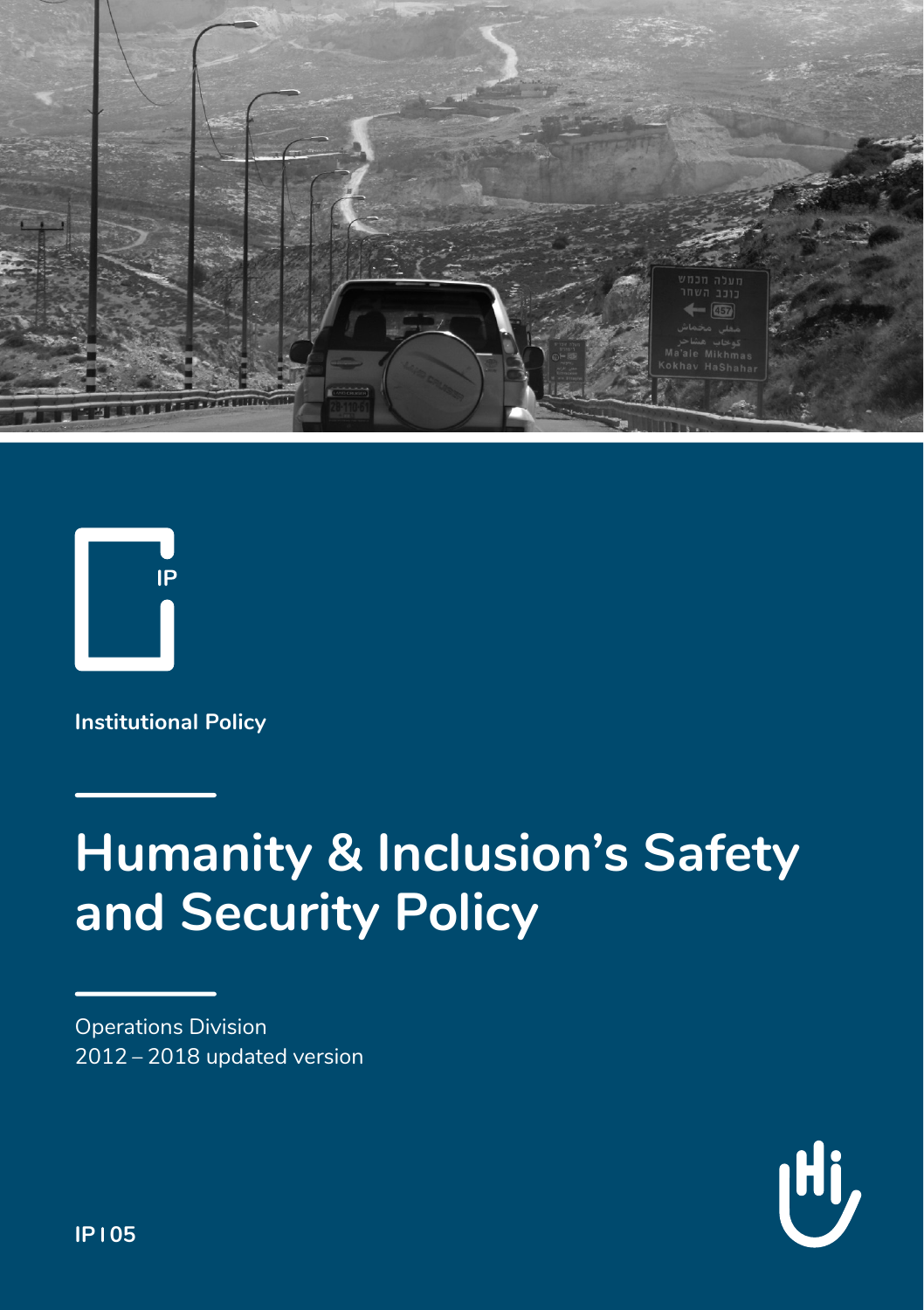

2

**Institutional Policy**

### **Humanity & Inclusion's Safety and Security Policy**

| 1. | <b>ACKNOWLEDGMENTS</b>  | з |
|----|-------------------------|---|
| 2. | <b>PRINCIPLES</b>       | 4 |
| 3. | <b>ENTRY INTO FORCE</b> | 7 |
| 4. | <b>MONITORING</b>       | 8 |
| 5. | <b>EVALUATION</b>       | 8 |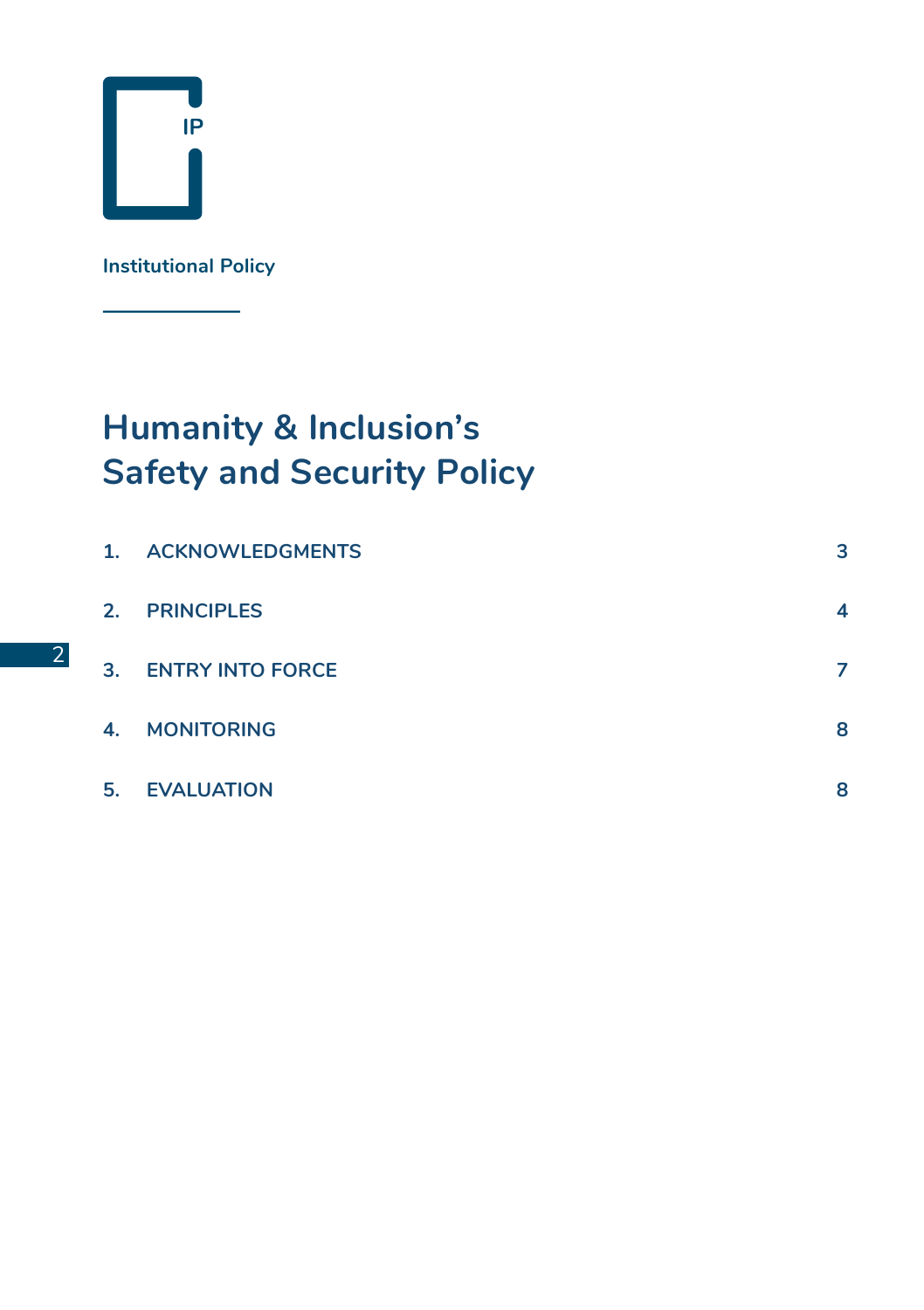## **1. Acknowledgments**

This document sets forth the safety $<sup>1</sup>$ </sup> and security 2 policy adopted by Humanity & Inclusion (HI) for application on its programmes wherever its intervention may be required.

Countries and areas of intervention may present a variety of **specific threats**, including armed conflicts, unstable political or economic environments, weak law enforcement and high criminality rates, religious extremism, natural disasters, health epidemics, poor roads and dangerous driving practices.

HI's legislative and executive bodies, as well as each member of staff involved in field operations, acknowledge to be fully aware of the existence of such risks.

Consequently, HI has made the safety and security of its staff potentially exposed to risk a **priority**, investing ongoing efforts and resources to reduce their exposure.

The **effective protection** of crisis-affected populations is also a major concern for HI. To this end, and to the greatest extent possible, HI endeavours to:

- Ensure access for the populations to impartial and non-discriminatory assistance;
- Avoid exposing people to further risk as a result of its actions;
- Protect people from the physical and psychological harm caused by violence and coercion;
- Help people to assert their rights and recover from the effects of abuse.

To improve its programmes and its access to populations, HI fosters **dialogue with all the relevant actors** in the intervention areas, while ensuring that these relations do not compromise the organisation's independence and impartiality. Modalities of communication are adapted according to the actors and the context.

It is important not to lose sight of the fact that the primary responsibility for protection lies with the states, which have a legal obligation to protect all persons within their territory in accordance with the standards set forth in national law, international humanitarian law (IHL), and refugee law.

Therefore, this policy does not relieve the local authorities of their responsibility either for protecting the populations in the territories under their control or for

2. Security: used here to indicate the protection of aid personnel and aid agency assets from violence, ODI 2000

<sup>1.</sup> Safety: 'Accidents' caused by nature (e.g., avalanche) or non-violent circumstances (e.g. fire, road accidents) and by illness, injury and death resulting from medical conditions not brought about by violence, or due to lax safety guidelines and procedures in the workplace. Operational Security Management in Violent Environments, ODI 2010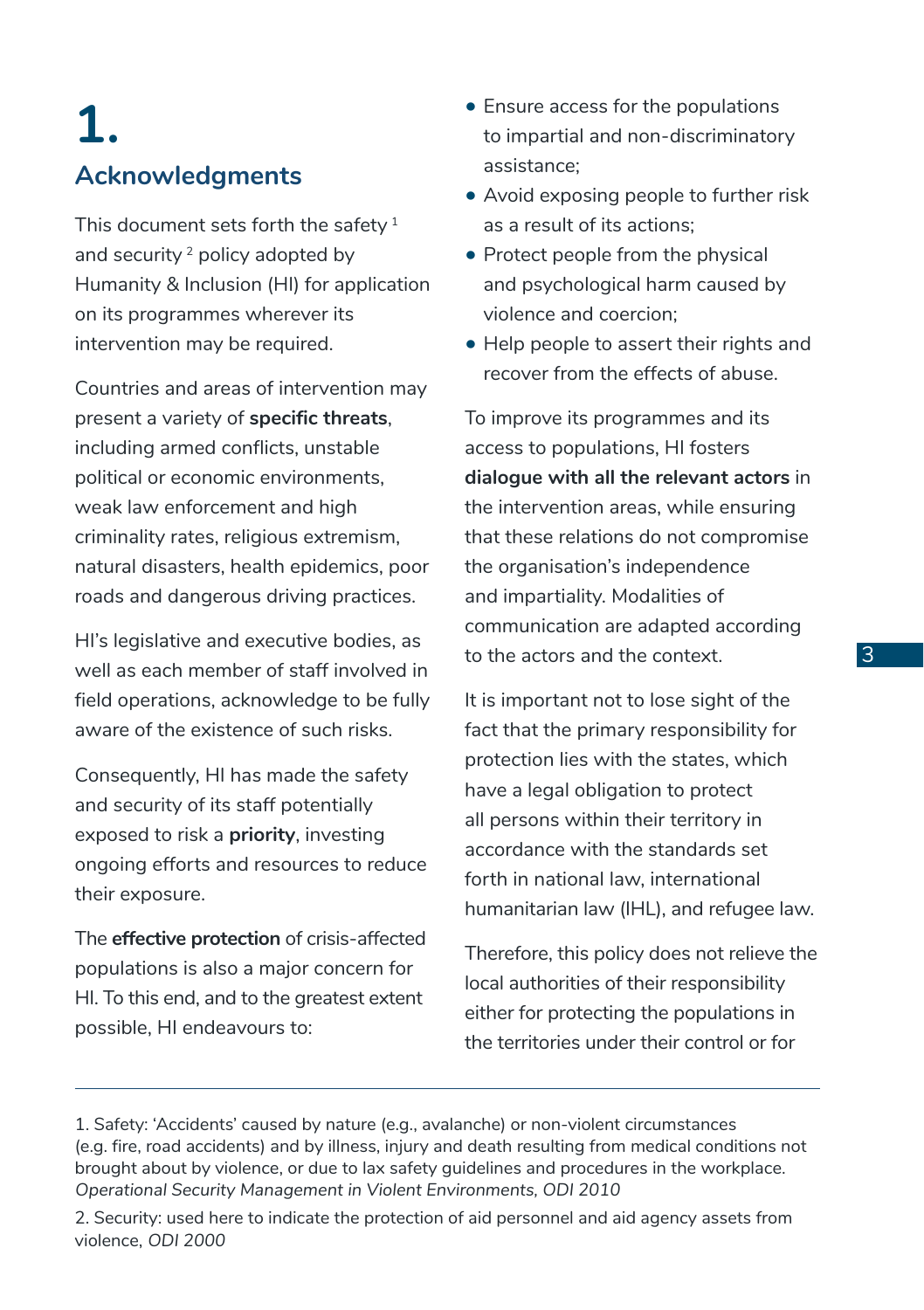ensuring the safety of the aid workers and organisations assisting these populations.

Neither does this policy relieve governments of their responsibility towards their own citizens when they encounter security problems during their assignment.

## **2. Principles**

## **2.1**

The **aim of safety and security** management within HI is to enable the implementation of its programmes, while minimising the risks for its staff, partners and beneficiaries.

#### **2.2**

Rather than risk aversion, HI's approach to safety and security is **one of risk management**. The organisation endeavours to ensure that it has a sound understanding of its working environment at all times and effective safety and security management procedures in place. The aim is to reduce the risks faced, and to be in

possession of the information needed to decide whether the residual risk is acceptable and manageable.

#### **2.3**

Rather than deterrence, HI favours **"acceptance"** and **"protection"** in its approach to safety and security management.

#### **2.3.1**

**"Acceptance"** consists in reducing threats by gaining broad consent to HI's presence and actions in the areas in which it operates. Since HI works primarily at community and services level, i.e. alongside the populations, groups of persons and individuals in need of assistance, fostering mutual understanding and acceptance is of paramount importance. In order to achieve this, HI's staff shall respect the existing laws and cultural norms in the area of intervention. All staff shall also promote understanding of the organisation's mission and principles of intervention<sup> $3$ </sup> and conform to HI's ethical standards.

#### **2.3.2**

HI's "acceptance" approach must be accompanied by a **"protection"**  approach. The "protection" approach focuses on the reduction of staff

3. See: HI Scope of Activity and Principles of intervention.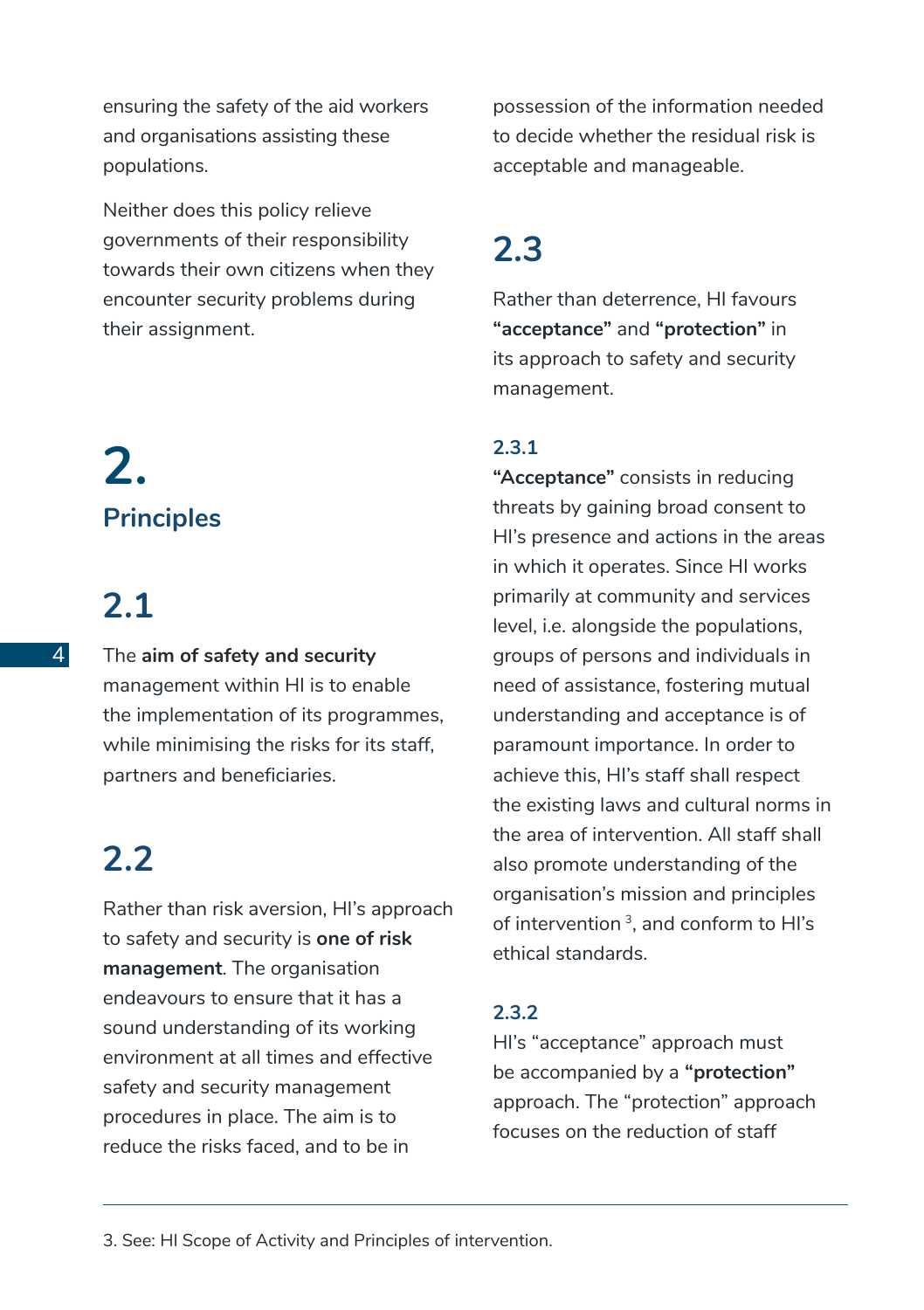vulnerability through paying close attention to the application of operating procedures and, as appropriate, the use of protective devices 4.

#### **2.3.3**

When the combination of the two above-mentioned approaches is not considered sufficient, HI will decide whether recourse to a **"deterrence"** <sup>5</sup> approach is required. In any case, recourse to means of deterrence will always be a last resort and cannot be decided by or imposed on the organisation by any other body than HI's executive. Before this kind of measure is introduced, internal decisionmaking mechanisms will first take into consideration HI's mandate, principles of intervention and the pertinence of maintaining its activities in a seriously deteriorated environment.

#### **2.3.4**

In no circumstances, and in keeping with humanitarian principles, will HI authorise any of its staff to carry a weapon.

#### **2.4**

The **operational decisions** taken by HI **take safety and security risks into account at all stages of intervention**, from the design phase through to the withdrawal phase.

#### **2.5**

HI defines the **threshold of acceptable risk** in each country of intervention on the basis of **an up-to-date residual risk analysis** <sup>6</sup> provided by the programmes' line management. This risk analysis helps maintain an on-going balance between the principle of solidarity and that of responsibility; i.e. the balance between the benefits for the population aided and HI's obligation to reduce, as far as possible, identifiable risks for its personnel, beneficiaries and partners.

When defining the acceptable level of risk, HI will at least take into consideration:

- Its ability to implement the actions planned
- Possible measures for reducing HI's vulnerability, i.e. reducing the probability of an incident and its

4. This can include communications equipment, reliable vehicles, tactical use or non-use of the logo, protection for the premises, etc.

5. A deterrence approach reduces the risk by containing or deterring the threat with counterthreat, e.g. suspension or withdrawal of activities, use of armed escorts or guards.

6. A residual risk analysis is carried out systematically. The residual risk is the result of a combined analysis of threats in the area of intervention (probability and impact), HI's vulnerabilities and the impact of acceptance and protection measures to reduce the risks.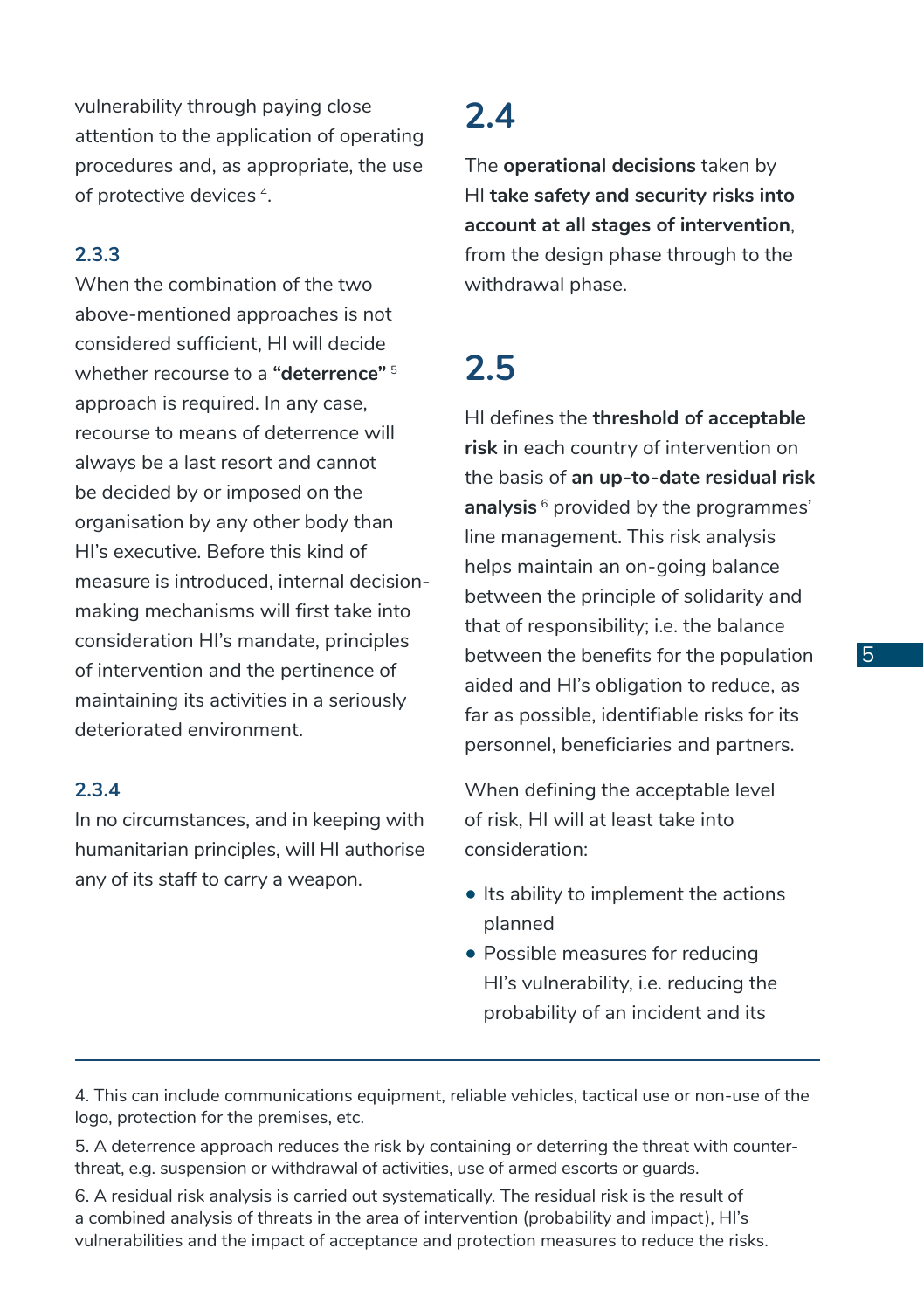eventual impact.

- Its capacity to cope with the occurrence of an incident, and the impact of such an incident on the continuation of activities.
- The capacity of its implementing partners to manage the risks. Management, whether at head office or in the field, is responsible for ensuring that its staff understands and is willing to accept the level of risk that they might face.

The risk analysis will also take into account the varying degrees of vulnerability and exposure to risk of its staff on the basis of personal criteria such as gender and nationality and in full conformity with confidentiality requirements.

#### **2.6**

Where safety and security conditions deteriorate significantly, management must reassess the risk and make sure that staff are aware of the new level of risk.

### **2.7**

When risk reduction measures are seen to be inadequate and the residual risk deemed unacceptable, HI will withdraw from the area and possibly from the country.

#### **2.8**

HI provides its teams with the **procedures and tools they need for managing safety and security**. HI's standards should cover the management of day-to-day safety and security, as well as exceptional crisis management.

## **2.9**

Each HI programme has an **up-to-date set of safety and security procedures, including clearly-identified contingency measures**. These contingency measures will be communicated on a need-toknow basis to those staff responsible for their implementation.

#### **2.10**

In some areas, the organisation may decide to restrict rights to privacy and the freedom of movement of its international or delocalised national employees outside working hours in accordance with the level of risk.

### **2.11**

**Effective safety and security management requires involvement and discipline on the part of all staff.** 

Therefore, each member is responsible for:

• **Taking care** of their own safety and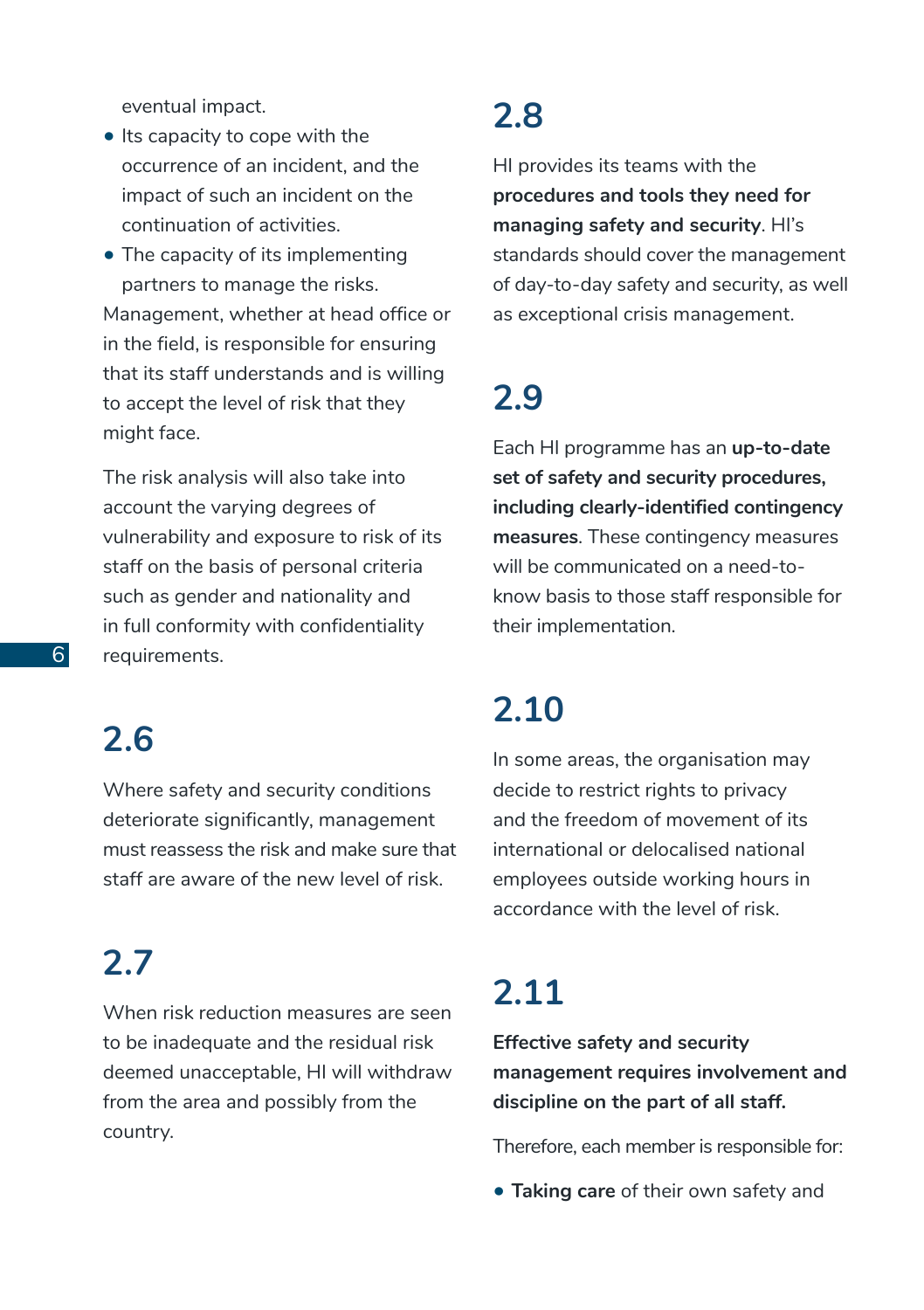security, i.e. being aware of existing risks and avoiding complacency or putting themselves at unnecessary risk.

- **Contributing** to their own safety and security by complying with by all existing policies and procedures.
- **Participating** actively in the development and maintenance of safety and security measures, and ensuring they are complied with by the staff they manage.
- **Sharing** with their line management any information, observations and perceptions relevant to safety and security.
- **Reporting** actions and behaviour that jeopardize team safety and security, and any incidents occurring.
- **Developing** a respectful approach to the local population and behaving with modesty and discretion at all times.

### **2.12**

If, despite the safety and security approach deployed by HI, **anyone considers her/himself to be in danger, she/he can decide to withdraw from an unstable location**, and stop working in a country or area that she/he considers to be too dangerous. The person should inform her/his manager of the situation without delay to avoid endangering the safety and security of others and so that the evacuation can be organised in the safest conditions possible.

### **2.13**

HI's **partners** are responsible for setting their own safety and security standards out of due respect for the principle of self-determination. Nevertheless, HI needs to ensure that their managers are clear about their role and responsibilities regarding safety and security management. To this end, these aspects should be outlined in the partnership agreement signed by all the parties.

## **3. Entry into force**

This document was approved by the federal Board of Trustees on June 23rd, 20127 and therefore comes into immediate effect. It forms an integral part of the organisation's reference documentation.

This policy applies to:

- **International staff** for the entire duration of their contract and for the entire period (weekends and leave periods included) spent in the country of assignment.
- **National staff** during working hours.
- **Delocalised national** staff for the entire duration of their contract and for the whole time (weekends, leave

7. The changes made to this 2018 version mainly concern HI's visual identity.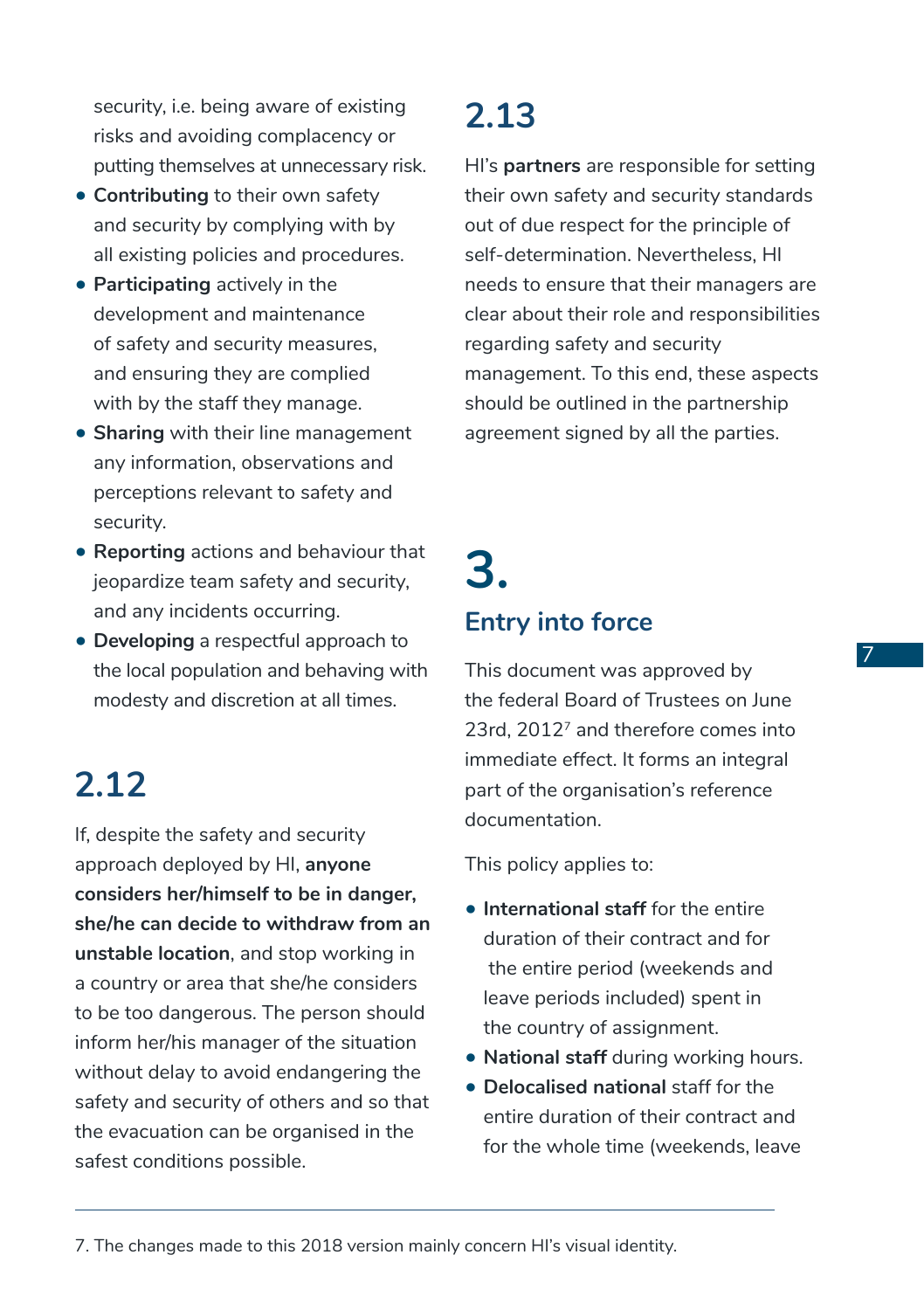periods, and any other non-working periods included) spent in the country of intervention until the moment they return to their base.

- **All HI Network (Federation, National associations, HI Institute for Humanitarian Action) staff, volunteers, and Board or General Assembly members** on a field visit from the moment they enter the country of intervention.
- **Consultancy services** contracted by HI as defined in the specific clauses of their contract.

All HI staff and consultants are informed of this policy and their obligations with regard to it when signing their contract.

When joining HI, HI Network staff, international employees, international consultants and delocalised national staff acknowledge and accept that the level of exposure to risk in HI's areas of intervention may be higher than in their home country.

Non-compliance with HI safety and security standards may increase the exposure of staff to risk or cause harm to HI's assets and image. Therefore, failure to comply with this policy, including failure to report breaches of this policy and associated rules, may result in disciplinary action, including dismissal or termination of a contract.

#### **4. Monitoring**

Policy implementation and safety and security practices are monitored permanently at country level by the Field Programme Director (or Head of Mission) and his/her managerial chain at head office.

They are assisted by a Safety and Security Unit, which sets safety and security management frameworks, defines the tools deriving from this policy, and issues recommendations to the managerial chain.

#### **5. Evaluation**

To ensure the continuing relevancy of this policy, it may be amended to take account of lessons learnt from experience.

**On any matters concerning the implementation of this policy, please contact:** security@hi.org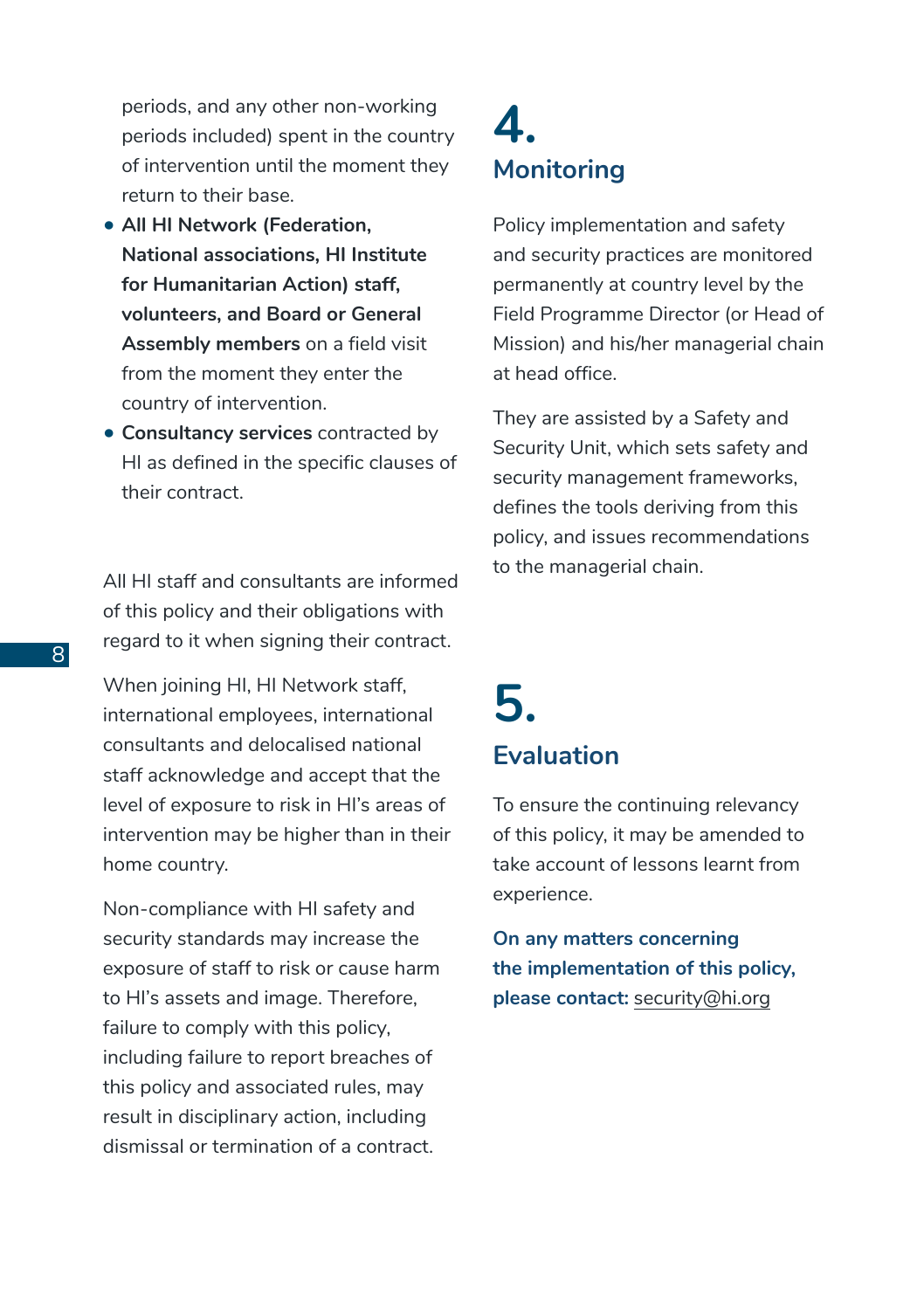

This policy is supplemented by a practical guide & a toolbox.

All these elements are available from our internal HInside platform.